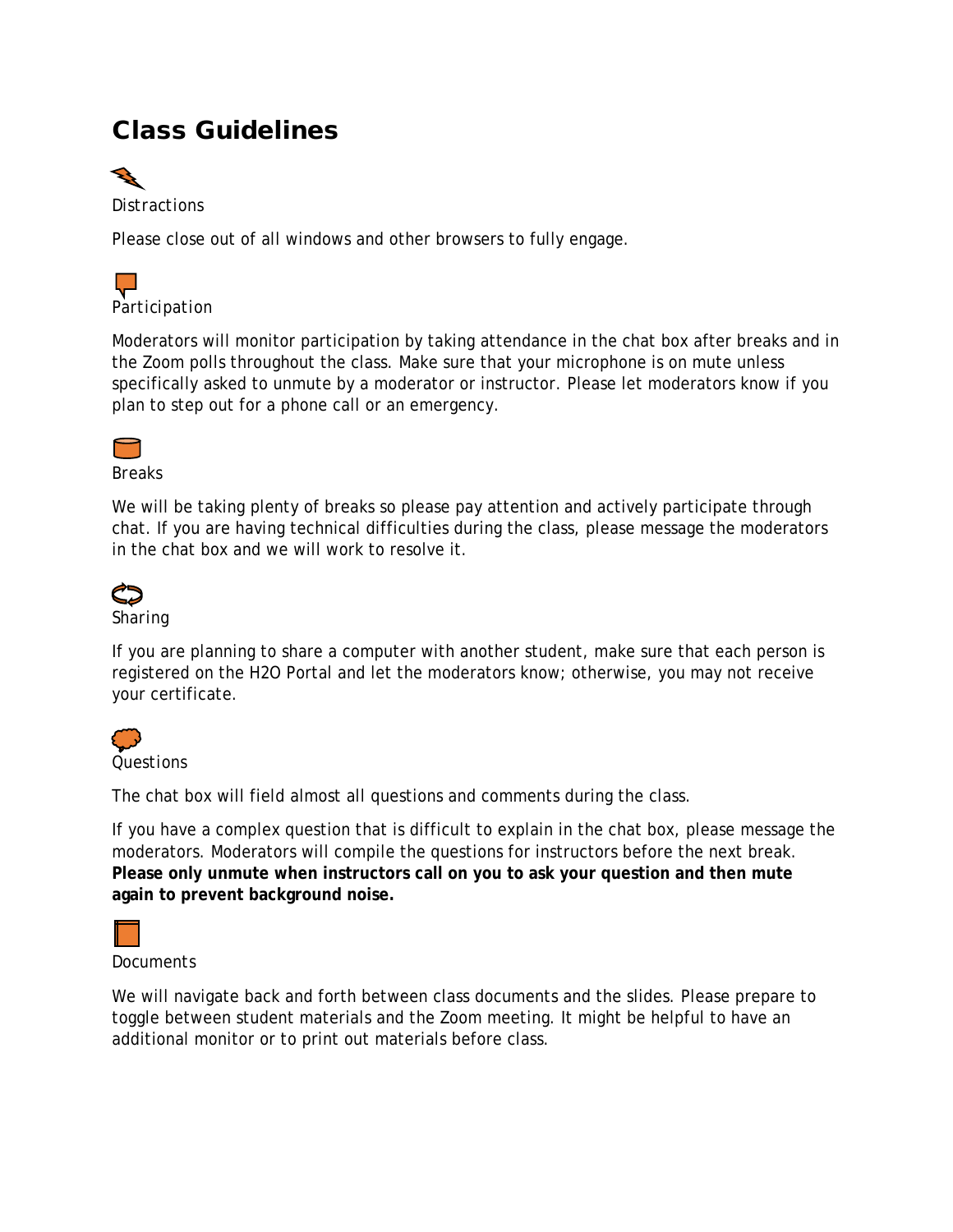# **Documents**

All Documents can be found on the H2O Portal: [http://h2o.codot.gov/portal\\_wap/tecs/documents/index.aspx](http://h2o.codot.gov/portal_wap/tecs/documents/index.aspx)

*Documents to Download (note these are bookmarked for your convenience):*

- TECS Training SWMP
- TECS Student Workbook

*Documents to Download and Read before Class:*

- CDPS-SCP (COR40000)
- CDOT Water Quality Specifications 10.01.2019
- M-208 Standard Plans 07.31.2019
- M-216 Standard Plans 07.31.2019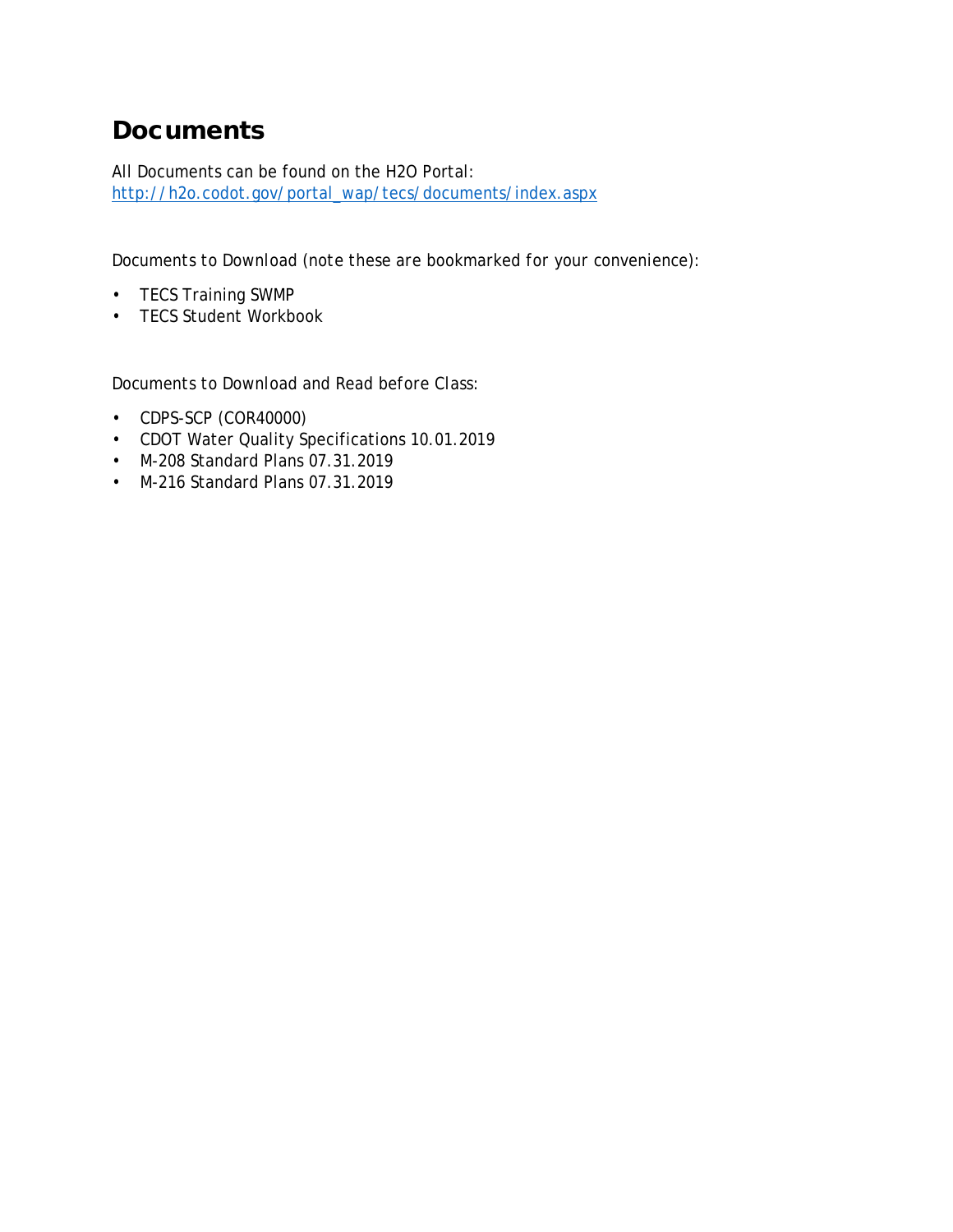# Additional Zoom Guidelines

\*If you are having technical difficulties during the class, please message us in the chat and our moderators will work to resolve it.

### *Video*

1. Everyone will be required to turn their videos on during the breakout room portions of class but we encourage you to leave your video camera for as much of the class as you can.

To turn your video on/off, hover over the bottom of the screen for the bar to show up. Here you can check your video:



It should look like this when your video is off.

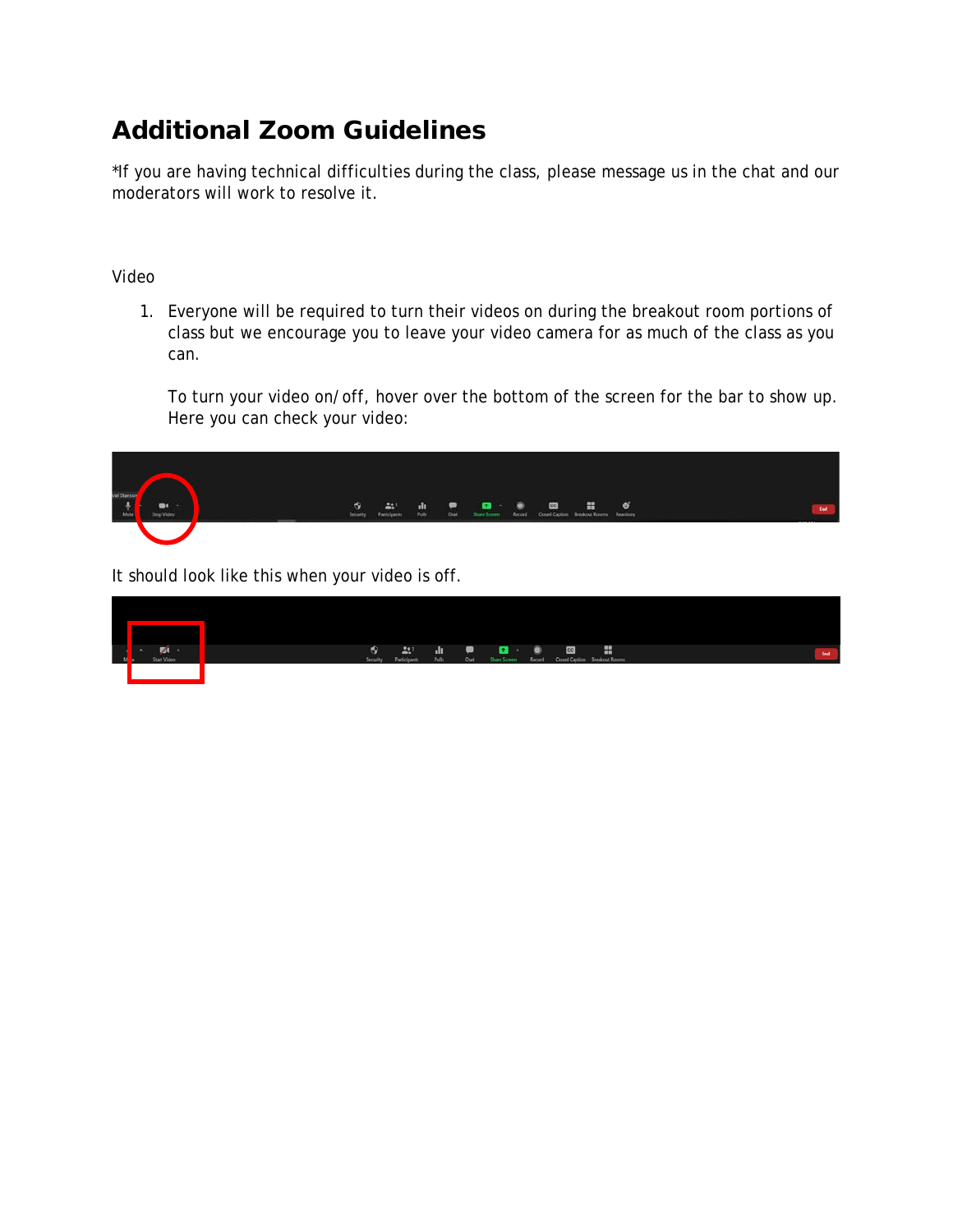#### *Microphone*

2. Make sure your microphone is muted. Hover over the bottom of the screen for options to appear. Here you can check your microphone:



You can press the mute button to mute. It should look like this when you are muted:

| Val Stanson |  |  |  |  |
|-------------|--|--|--|--|

For complex questions, please wait until our instructors call on you before you unmute. Be sure to mute your microphone again when you are done to prevent background noise.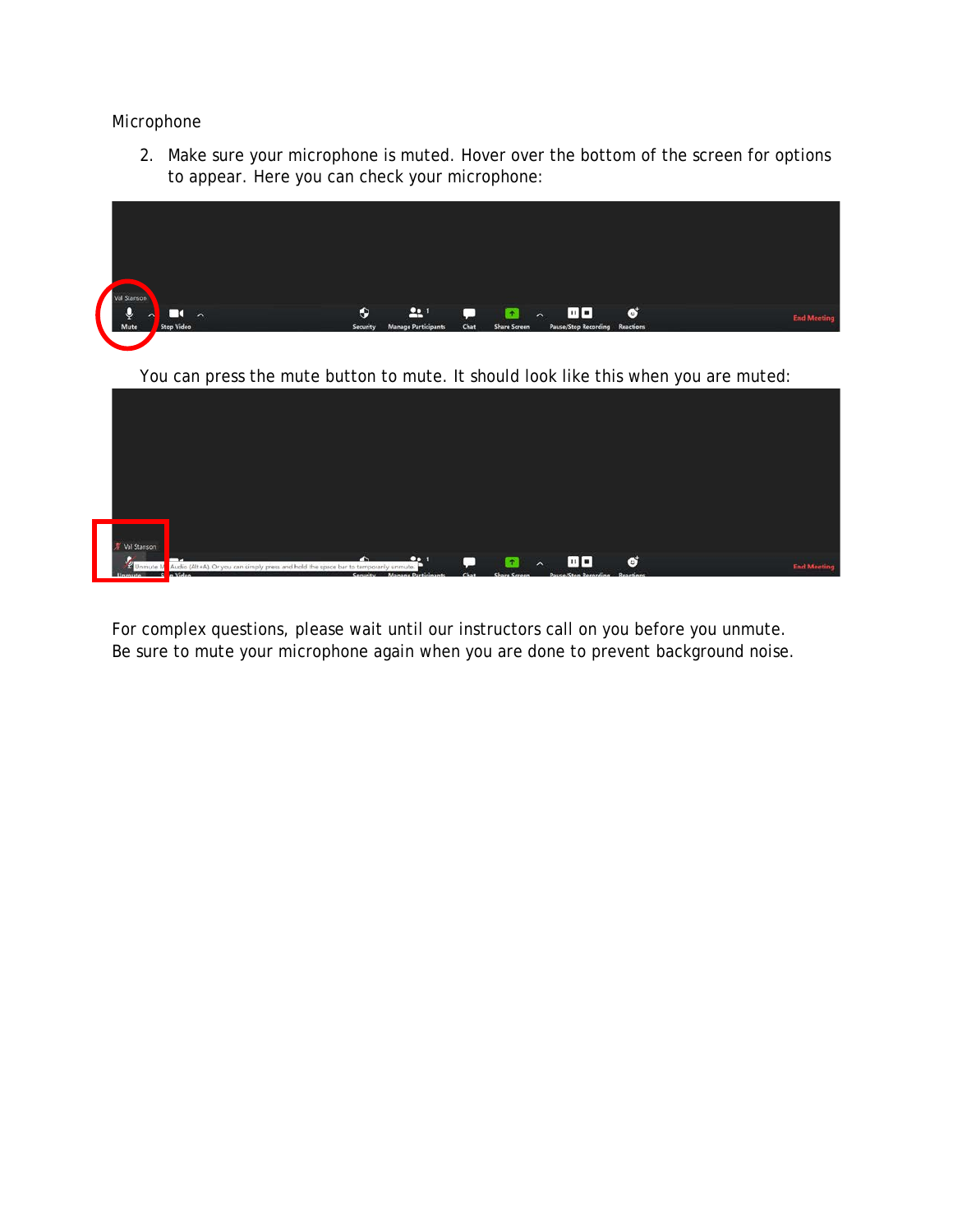#### *Connectivity Issues? Maybe switch audio*

*3.* If you are experiencing connectivity issues, you may want to use your phone for audio.

Hover over the bottom of the screen to see options. Click the arrow next to Mute then click Switch to Phone Audio.

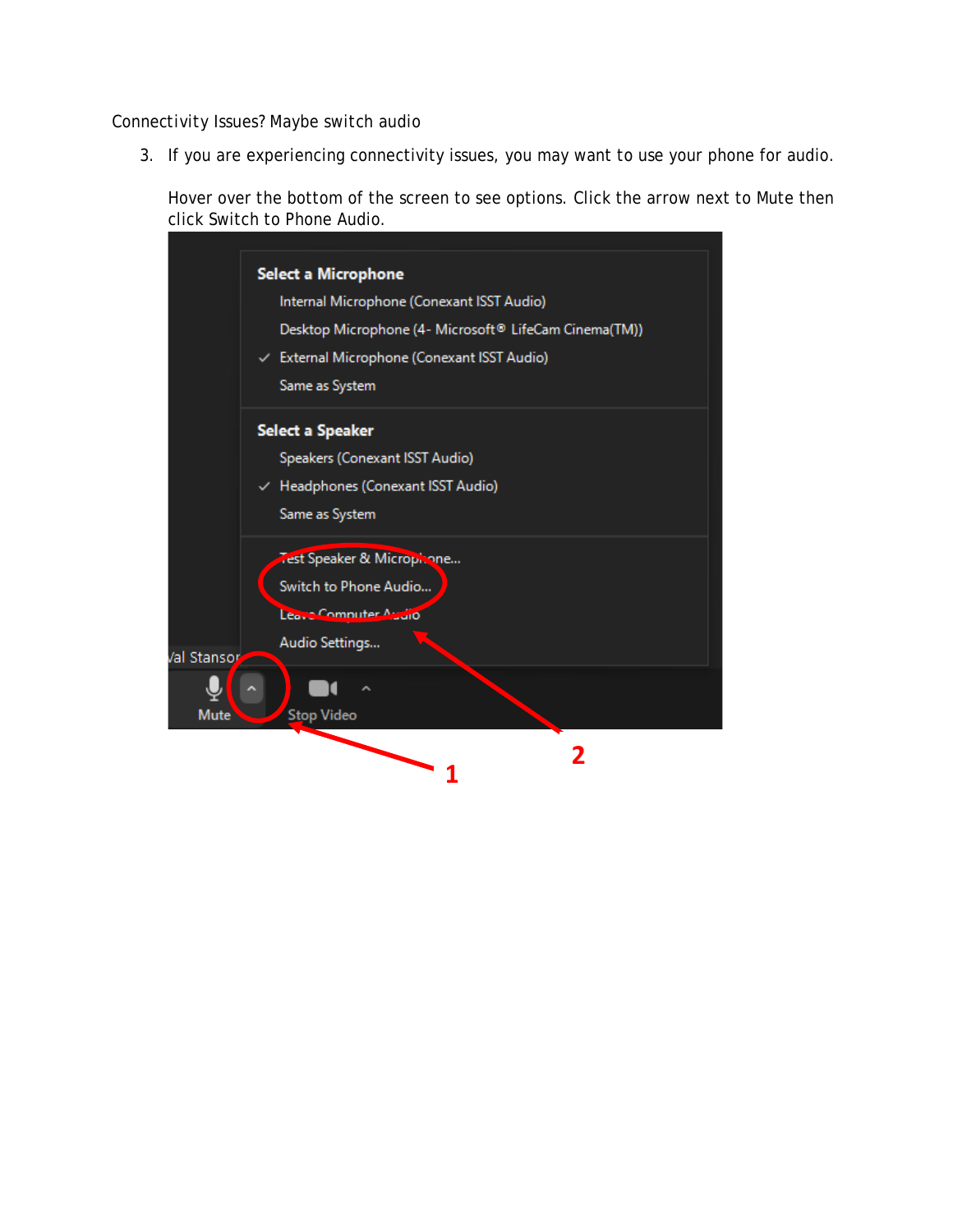#### *Best Viewing*

4. Make sure to "pin" the window showing instructors, this will make sure that their window stays visible to you. To pin you can either right click on the window or click the three little dots in the upper right corner.



# It should look like this:

| $\odot$ $\odot$                                                                                                                                                                                 | View Options ~<br>You are viewing<br>screen                                                                                                            |                              |
|-------------------------------------------------------------------------------------------------------------------------------------------------------------------------------------------------|--------------------------------------------------------------------------------------------------------------------------------------------------------|------------------------------|
|                                                                                                                                                                                                 |                                                                                                                                                        |                              |
| B5.0 B.                                                                                                                                                                                         | Presentation1 - PowerPoint                                                                                                                             | <b>ED</b><br>σ<br>$\times$   |
| Insert Design Transitions<br>Animations<br>Slide Show<br>File<br>Home                                                                                                                           | C Tell me what you want to do<br>Review<br>View                                                                                                        | Sign in A Share              |
| Layout *<br>Cut<br>Reset<br>Copy -<br>B / U S alw 丛· Aa- A - 三至三目 图-<br>Paste<br>New<br>Slide - ESection -<br>S Format Painter<br>÷<br>Clipboard<br><b>Slides</b><br>Font<br>$\Gamma_4$<br>$-1$ | Ct Shape Fi<br>Shape O<br>Align Text =<br>Arrange Quick<br>Styles - Shape El<br>$\mathcal{G}$<br>☆<br>Convert to SmartArt<br>Paragraph<br>Drawing<br>m | Instructor's<br>video/Slides |
| Test Presentation                                                                                                                                                                               | Press ESC or double-click to exit full screen mode                                                                                                     |                              |
| $\mathbb{D}$                                                                                                                                                                                    | Click to add subtitle                                                                                                                                  |                              |
| Slide 1 of 1 $\Box$                                                                                                                                                                             | △ Notes <b>III</b> Comments<br>田<br>即                                                                                                                  | 日-<br>+ 69% 日<br>ŧ           |
|                                                                                                                                                                                                 |                                                                                                                                                        |                              |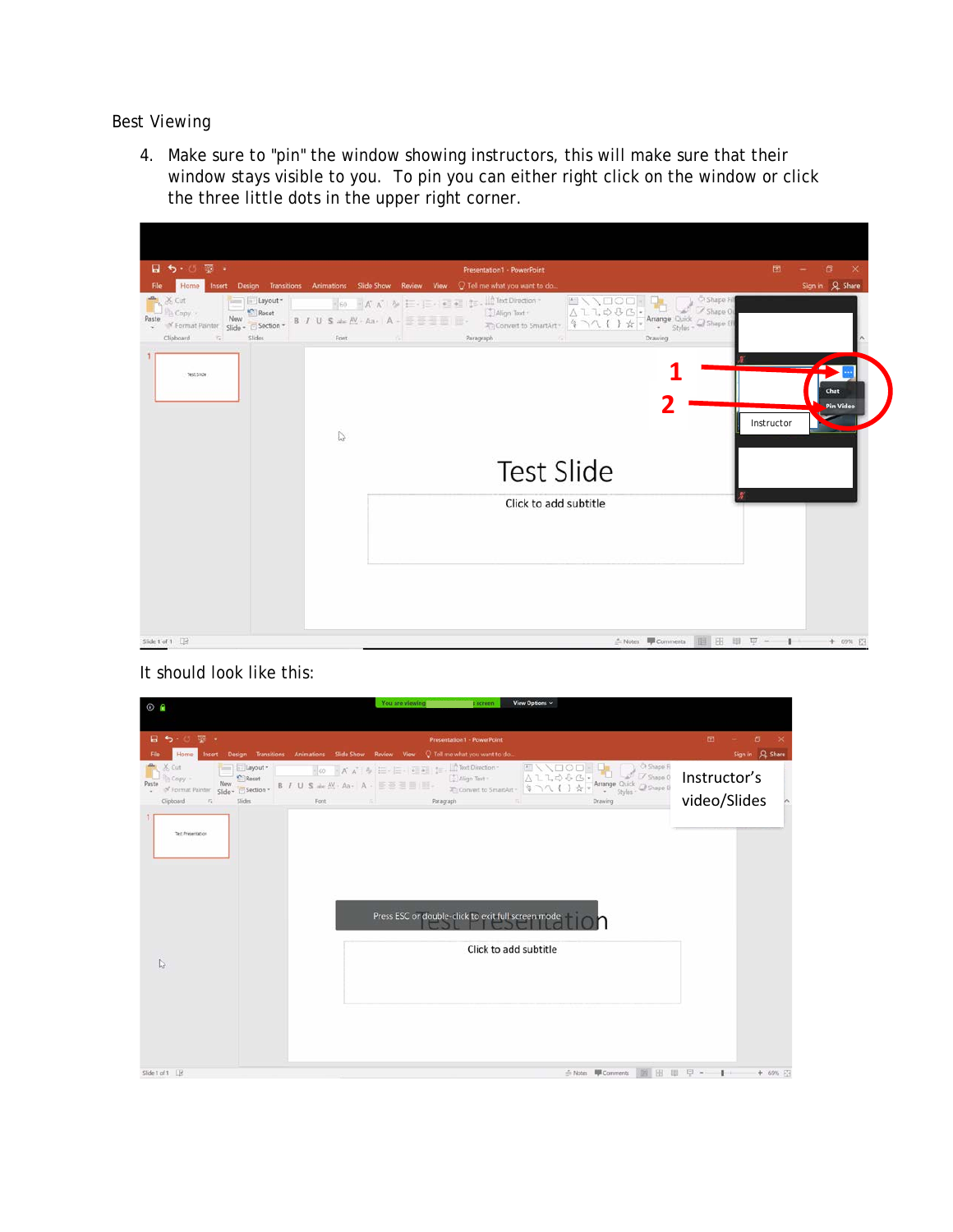# *Full Screen*

5. To view in "full screen," click the full screen symbol. If you hover over the upper right of the zoom window, it should appear. – It will look something like this:



You can also get a better view with "fit to window" by hovering over the top, clicking on view option, zoom ratio, then fit to window



To exit full screen mode and view other documents, click the ESC key.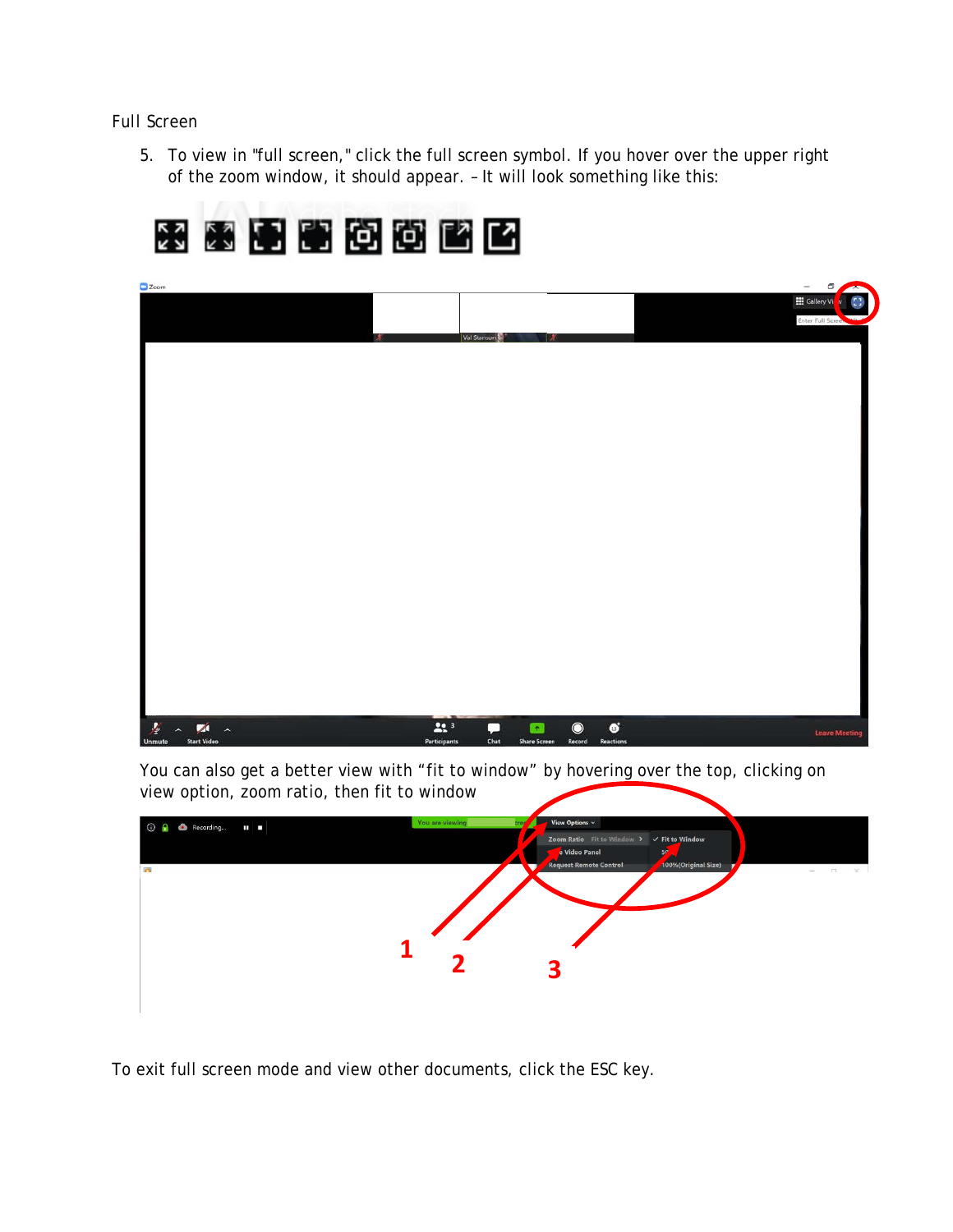#### *Toggle between slides and instructor's video*

6. During the class, please use the symbol at the top right corner of the video window to switch between the video of our instructors and the shared screen with slides while our instructors are sharing their screen. You can hover over the top right corner.

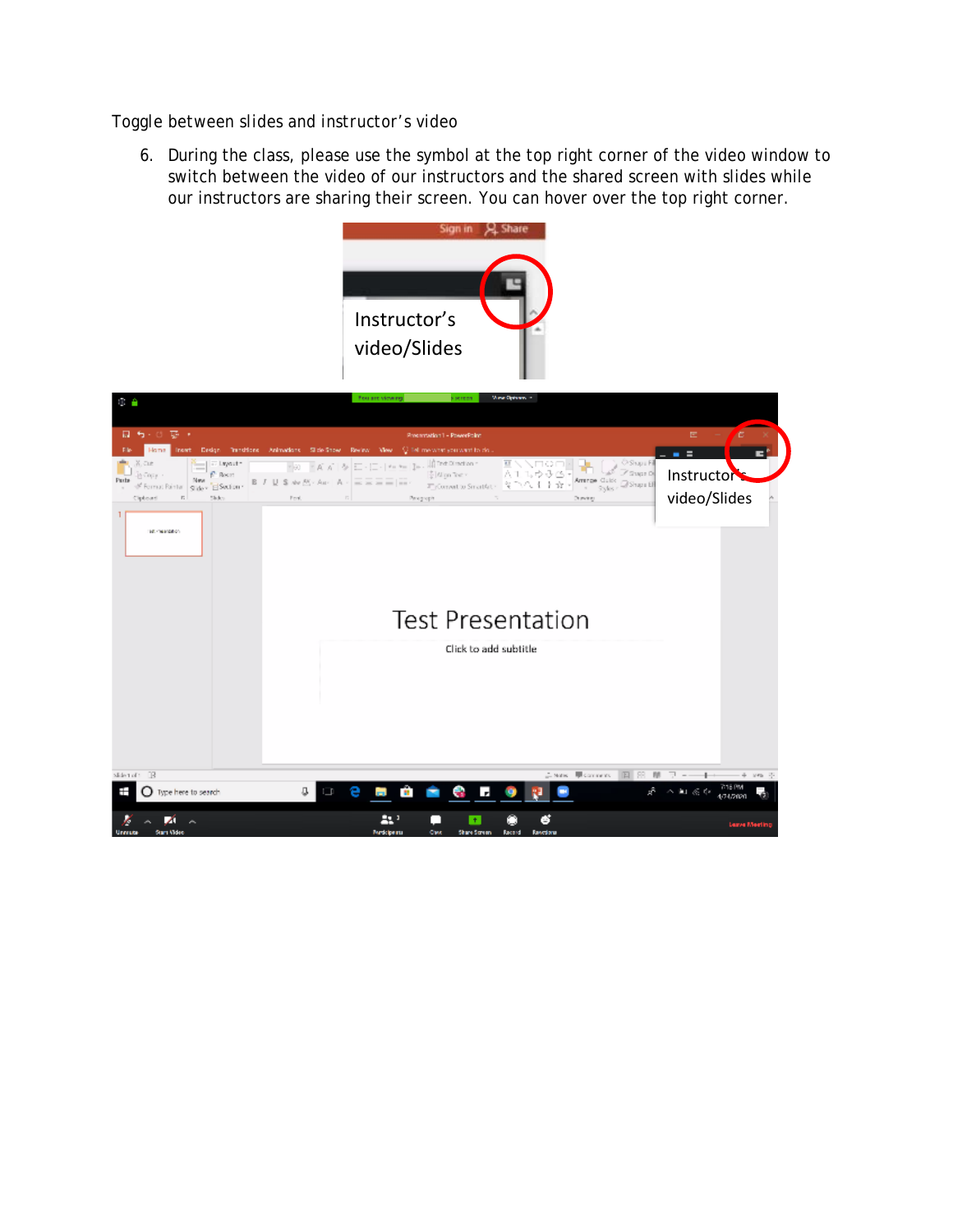## *Chat*

7. We will primarily use the chat for student interaction. You can open Chat by hovering near the bottom of the screen so that options appear, then click the Chat symbol.



Make sure that your message is addressed to "Everyone" while participating. You can also privately message the moderators or instructors by clicking the arrow and clicking the on their name.

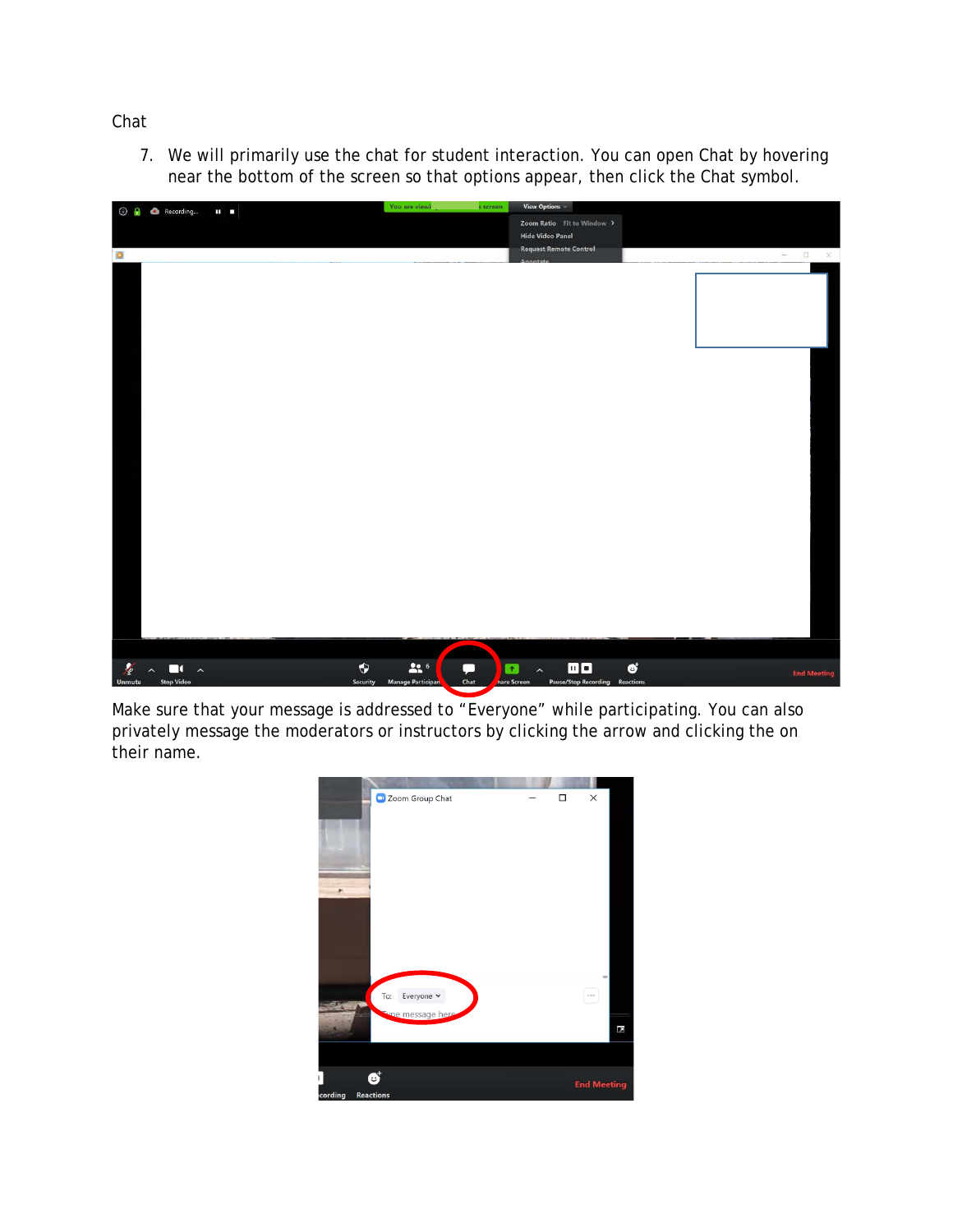## *Annotate Function*

8. There will be moments in class where the instructors will ask if you would like to point something out on the slides. To interact with the slides using the Annotate function, please hover your mouse at the top of your screen and click on "View Options."



Under view options, select "Annotate"



Here, you can draw, point an arrow, or add text to interact with the slides during the presentation. If you would like to participate by annotating the slides, you will be prompted by the instructors on when to use this feature. If you would not like to use this feature, you can also still fully interact by pointing out features on the slide using the chat box (see 5).



*Polling*